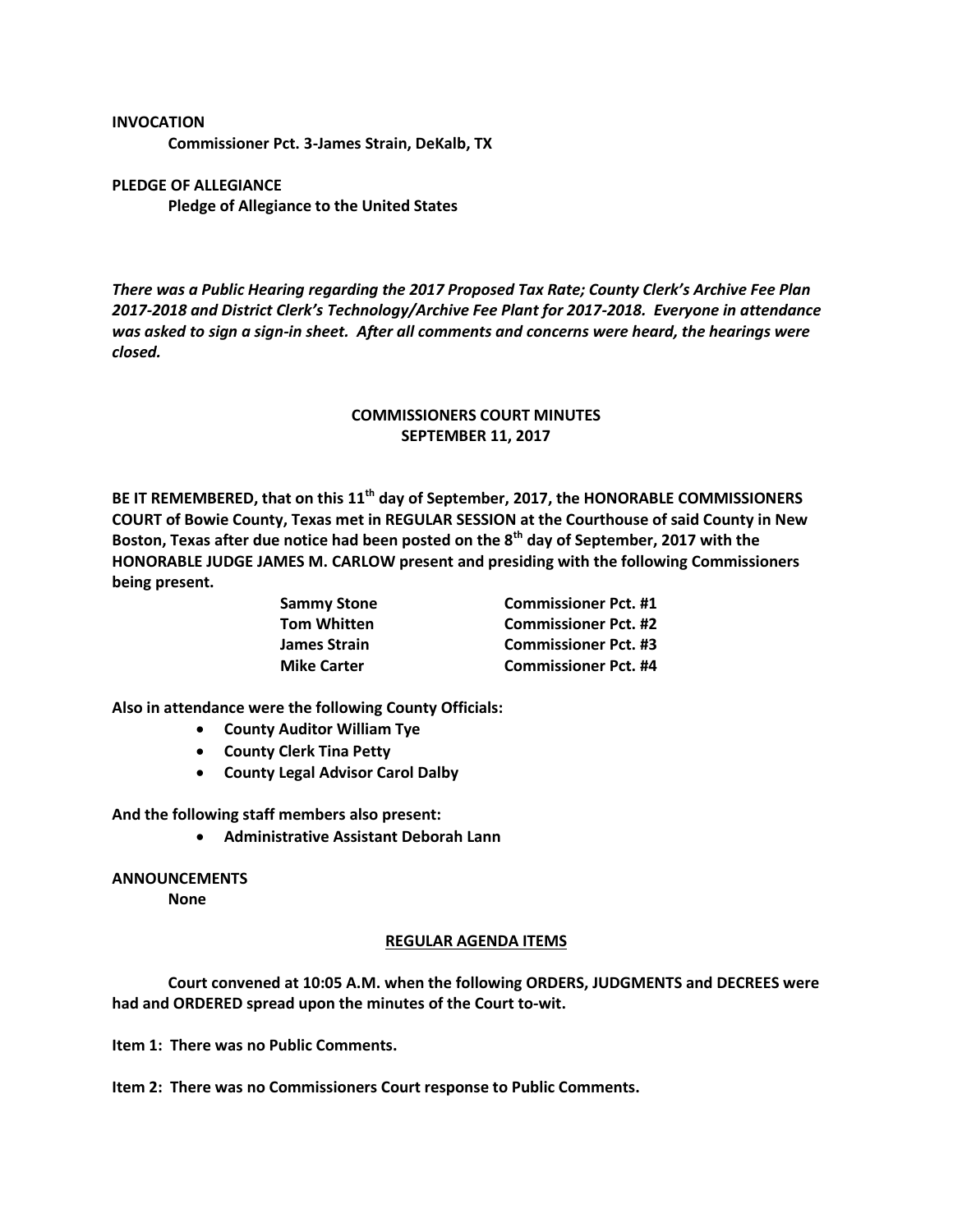**Item 3: On this 11th day of September, 2017, a motion was made by Commissioner Mike Carter and duly second by Commissioner James Strain to approve the Interlocal Agreement between Texas Department of Family & Protective Services and Bowie County for funding of DFPS staff.**

**Motion was put to a vote and all Commissioners voted yes and none voted no. Motion carried.**

- **Item 4: On this 11th day of September, 2017, a motion was made by Commissioner Mike Carter and duly second by Commissioner James Strain to go out for bids for a used excavator. (Pct. 4). Motion was put to a vote and all Commissioners voted yes and none voted no. Motion carried.**
- **Item 5: On this 11th day of September, 2017, a motion was made by Commissioner James Strain and duly second by Commissioner Mike Carter to open bids for the sale of a 1998 International Passenger Bus (Pct. 3). Motion was put to a vote and all Commissioners voted yes and none voted no. Motion carried.**
- **Item 6: On this 11th day of September, 2017, a motion was made by Commissioner Mike Carter and duly second by Commissioner Sammy Stone to approve the County Clerk's Archive Plan for 2017-2018. Motion was put to a vote and all Commissioners voted yes and none voted no. Motion carried.**
- **Item 7: On this 11th day of September, 2017, a motion was made by Commissioner Sammy Stone and duly second by Commissioner James Strain to approve the District Clerk's Technology/Archive Plan for 2017-2018. Motion was put to a vote and all Commissioners voted yes and none voted no. Motion carried.**
- **Item 8: On this 11th day of September, 2017, a motion was made by Commissioner Mike Carter and duly second by Commissioner Tom Whitten to add the link to the website for self-help resources (County Clerk's office pursuant to S.B. 1911). Motion was put to a vote and all Commissioners voted yes and none voted no. Motion carried.**
- **Item 9: On this 11th day of September, 2017, a motion was made by Commissioner James Strain and duly second by Commissioner Mike Carter to approve the Resolution for the 2018 Bowie County Rifle Resistant Body Armor Grant. Motion was put to a vote and all Commissioners voted yes and none voted no. Motion carried.**

**Item 10: On this 11th day of September, 2017, a motion was made by Commissioner Tom Whitten and duly second by Commissioner Mike Carter to approve the Resolution to support the City of New Boston to secure a grant from Texas Military Preparedness Commission for improvements of Red River Army Depot. Motion was put to a vote and all Commissioners voted yes and none voted no. Motion carried.**